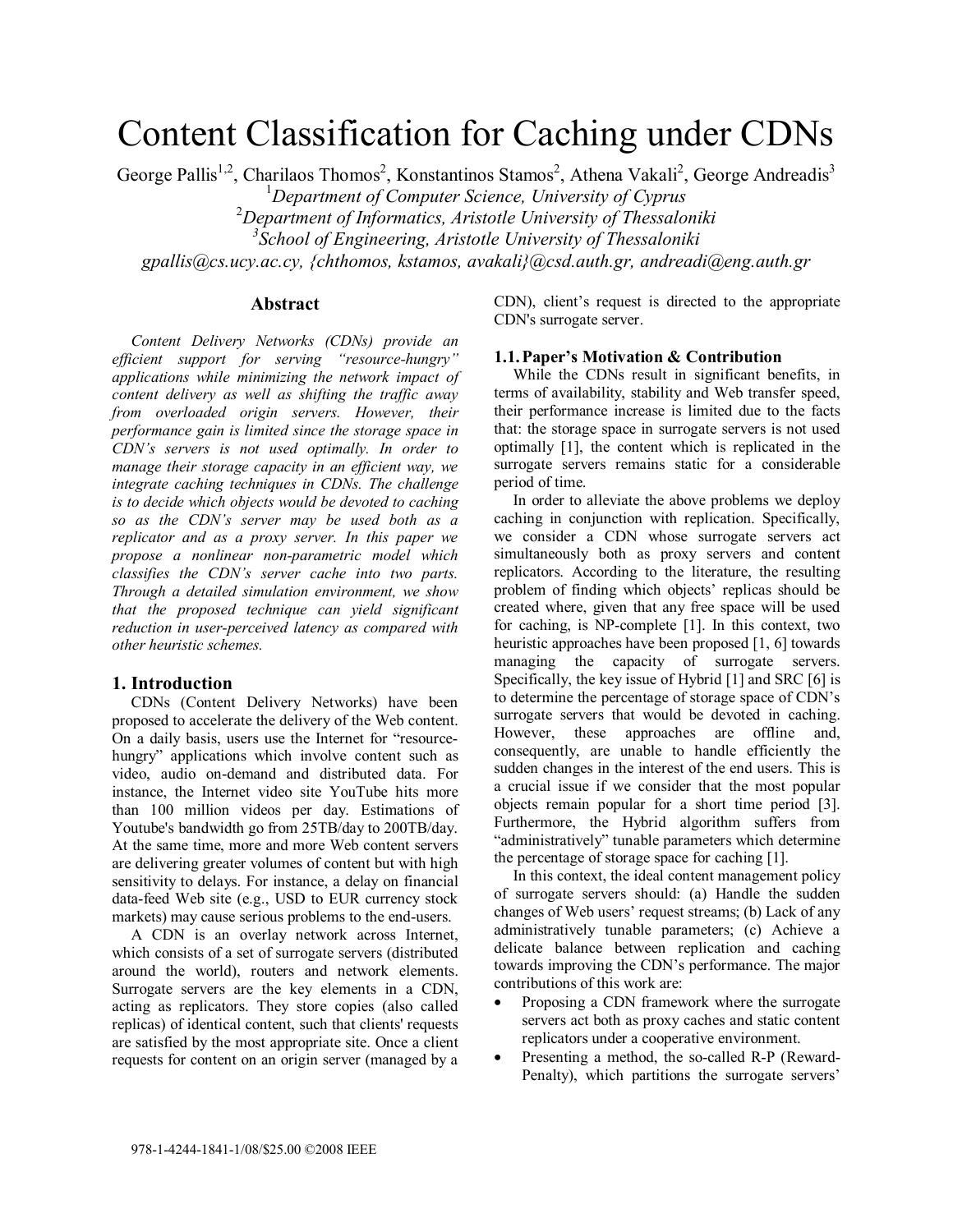cache into two parts: The first part is devoted to caching and the second one is devoted to replication. The replicas are classified to one of the above categories by using a nonlinear model. The nonlinear model is preferred since it classifies better the replicas than any linear model [4].

• Providing an experimentation showing that our method performs better than the examined algorithms. We evaluate the performance of the proposed method using a dataset which captures the workloads of a streaming media Web site.

The rest of this paper is organized as follows. In Section 2 we present the proposed R-P method. Section 3 presents the simulation testbed, and section 4 evaluates the experiment results. Finally, the conclusion of our work is given in section 5.

## **2. The R-P Method**

We consider a CDN framework, where the surrogate servers act both as dynamic content replicators (proxy caches) and static ones under a cooperative environment. During a training time period the Web objects of each surrogate server are classified into two categories by using a nonlinear model: volatile and static. The volatile objects are replicated to the dynamic part of cache, whereas, the static ones are replicated to the static part of cache.

In the proposed framework, the available storage capacity of each surrogate server *i*, which is denoted by  $K_i^{(s)}$ , is partitioned into two parts: The first one  $(S_i^{(s)})$  is used for replicating content statically and the second one  $(D_i^{(s)})$  is used for replicating content dynamically (running a cache replacement policy):  $D_i^{(s)} + S_i^{(s)} = K_i^{(s)}$ *s*  $D_i^{(s)} + S_i^{(s)} = K_i^{(s)}(1)$ 

From the above equation it holds that if  $D_i^{(s)} = 0$  the cooperative push-based scheme is applied where, the surrogate servers cooperate upon cache misses and the content of the caches remains unchanged. On the other hand, if  $S_i^{(s)} = 0$  the surrogate servers turn into cooperative proxy caches (dynamic caching only).

Our proposed method assigns a quality value "q" for each object which has been replicated in surrogate servers. In particular, the quality value of replicas is expressed by the users' interest (increasing its value by using equation 2) or the lack of users' interest (decreasing its value by using equation 3) for the underlying replica. The intuition behind is that each time *t* an object is requested, it is rewarded by the function  $R(t)$ . At the same time, all the other replicas receive a penalty by the function  $P(t)$ , since they have

not been requested. Specifically, the following functions have been defined:

$$
R(t) = 1 - \frac{1}{T} (t - t_i)(2)
$$

$$
P(t) = -\frac{1}{T} (t - t_i) \quad (3)
$$

The  $t_i$  expresses the time of the previous user's request for the specific object *i* and *T* denotes the training time period. Regarding the relation between t and  $t_i$ , it holds  $t - t_i \leq T$ . Therefore, it is obviously occurred that  $R(t) \in [0,1]$  and  $P(t) \in [-1,0]$ . The quality value of each object *i* for a specific time *T'* is calculated by the sum of the total reward and penalty values as follows:

$$
q_i^{T'} = \sum_{t=0}^{T'} (P(t) + R(t))
$$
 (4)

Taking into account the quality value of each object (equation 4), we classify them into two categories by using a classification model. Considering that linear models do not classify efficiently the Web objects due to their inefficiency to find correlations among Web objects' features [4], we make use of the logistic sigmoid function. Specifically, the logistic sigmoid function has been widely used by neural networks [2] to introduce nonlinearity in the model. Thus, it has been proven useful in case of two-class classification [4]. Here, the following model splits the objects' population into two groups (dynamic and static) with respect to the equation 4:

$$
N(q_i^T) = \frac{1}{1 - e^{-q_i^T}}(5)
$$

Eventually, the above nonlinear model (equation 5) will classify each object i into one of the two desired categories: volatile  $(N(q_i^T) \cong 0)$  or static  $(N(q_i^T) \cong 1)$ . A similar model has also been used in [4] in order to predict the cache utility value of each cached object by using features from Web users' traces.

In this paragraph, a description of the R-P method is given. Initially, we consider that a warm-up phase for the surrogate servers' caches has been preceded where the replicas of each surrogate server have been classified into volatile and static with respect to the equation 5. Furthermore, it is critical to consider a time period *T* for resetting the quality values of replicas. The functionality of the R-P method is depicted by the flowchart in Figure 1. When a surrogate server receives a request for an object, the quality values of replicas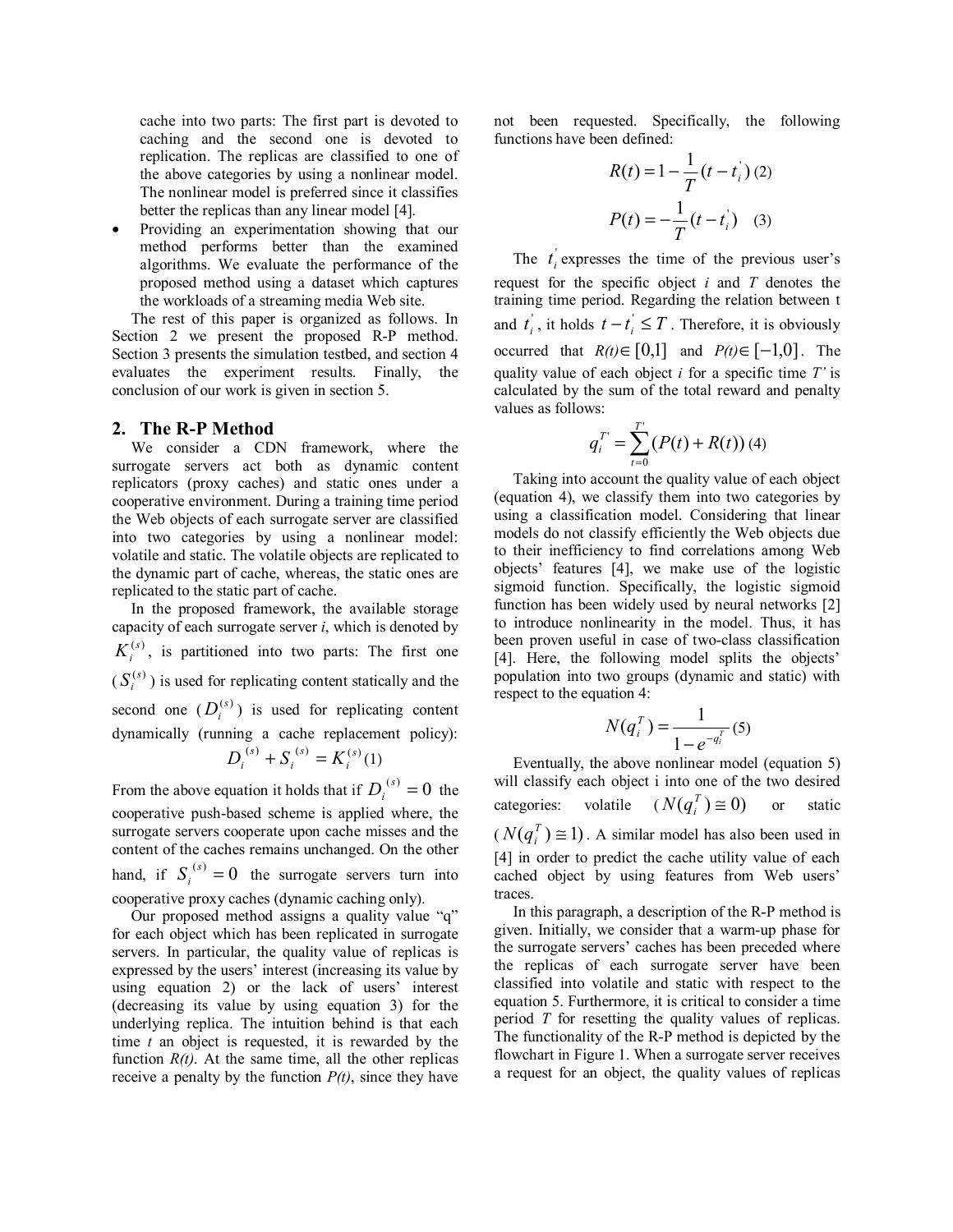are updated with respect to equation 4. Then, a check to the static cache is performed. If it is a hit, the request is served; else another check to the dynamic cache is performed. In case the requested object is in the cache, it is served and the cache's content is updated with respect to the quality values of objects. In case of a cache miss, the requested object is pulled from another server (selected based on proximity measures) and stored into the dynamic cache. Then, the end-user receives the cached object. The objects of the dynamic part of cache will be available in surrogate server's cache for future requests as long as they are allowed by the cache replacement policy. According to this policy, if there is no space to store this object, it is removed from the dynamic part of cache the object which has the lowest quality value. The quality value of each object is calculated by the equation 4. The above procedure is repeated until the time threshold (*T*) is exceeded. In such a case, all the objects, which are stored in surrogate server, are re-classified according to the equation 5 and their quality values are reset. Thus, for small values of *T*, R-P captures more efficiently the sudden changes of Web users' request streams.



**Figure 1. An Outline of R-P Approach** 

## **3. Simulation Testbed**

CDNs host real time applications and they are not used for research purposes. Therefore, for the experimentation needs it is crucial to implement a simulation testbed.

In this work, we use the CDNsim  $-$  a tool that simulates a main CDN infrastructure. A demo of our tool can be found at http://oswinds.csd.auth.gr/ ~cdnsim/. It is based on the ΟΜΝeΤ++ library which provides a public-source, component-based, modular and open-architecture simulation environment with strong GUI support and an embeddable simulation kernel. All CDN networking issues, like surrogate server selection, propagation, queueing, bottlenecks and processing delays are computed dynamically via CDNsim, which provides a detailed implementation of the TCP/IP protocol, implementing packet switching, packet re-transmission upon misses, objects' freshness etc. Here, the CDNsim simulates a CDN with 20 homogeneous surrogate servers which have been located all over the world. The size of each surrogate server has been defined as the percentage of the total bytes of the Web server content. Finally, the outsourced content has been replicated to surrogate servers using the il2p algorithm [5]. According to the il2p, the outsourced objects are placed to the surrogate servers with respect to the total network's latency and the objects' load. This policy is preferred since it achieved the highest performance.

Considering that the role of CDNs is primarily focused on improving the QoS of the "resourcehungry" applications in Web sites, such as Digital Television, Interactive TV, Video On Demand (VOD), etc., streaming media services are of interest in CDNs. In this context, we used the MediSyn workload generator described in [7], which generates realistic streaming media server workloads. Specifically, this generator reflects the dynamics and evolution of content at media sites and the change of access rate to this content over time. Furthermore, the MediSyn changes the popularity of objects over a daily time scale within a certain period of time.

In this work, we have generated a data set, which represents the HP Corporate Media Solutions Server (HPC) Web site. Table 1 presents the characteristics of the examined data sets. Finally, concerning the network topology, we used an AS-level Internet topology with a total of 3037 nodes. This topology captures a realistic Internet topology by using BGP routing data collected from a set of 7 geographicallydispersed BGP peers.

# **4. Experimentation**

## **4.1. Examined Policies**

The proposed approach (R-P) integrates both caching and replication in CDNs. Thus, we evaluate the R-P's performance with respect to the above standalone approaches. Furthermore, we compare R-P with SRC. Previous results [6] have shown that SRC is the leading algorithm in the literature for integrating caching and replication over CDNs. Specifically, the following approaches are examined:

**SRC**: A placement similarity measure is used in order to evaluate the level of integration of Web caching with content replication.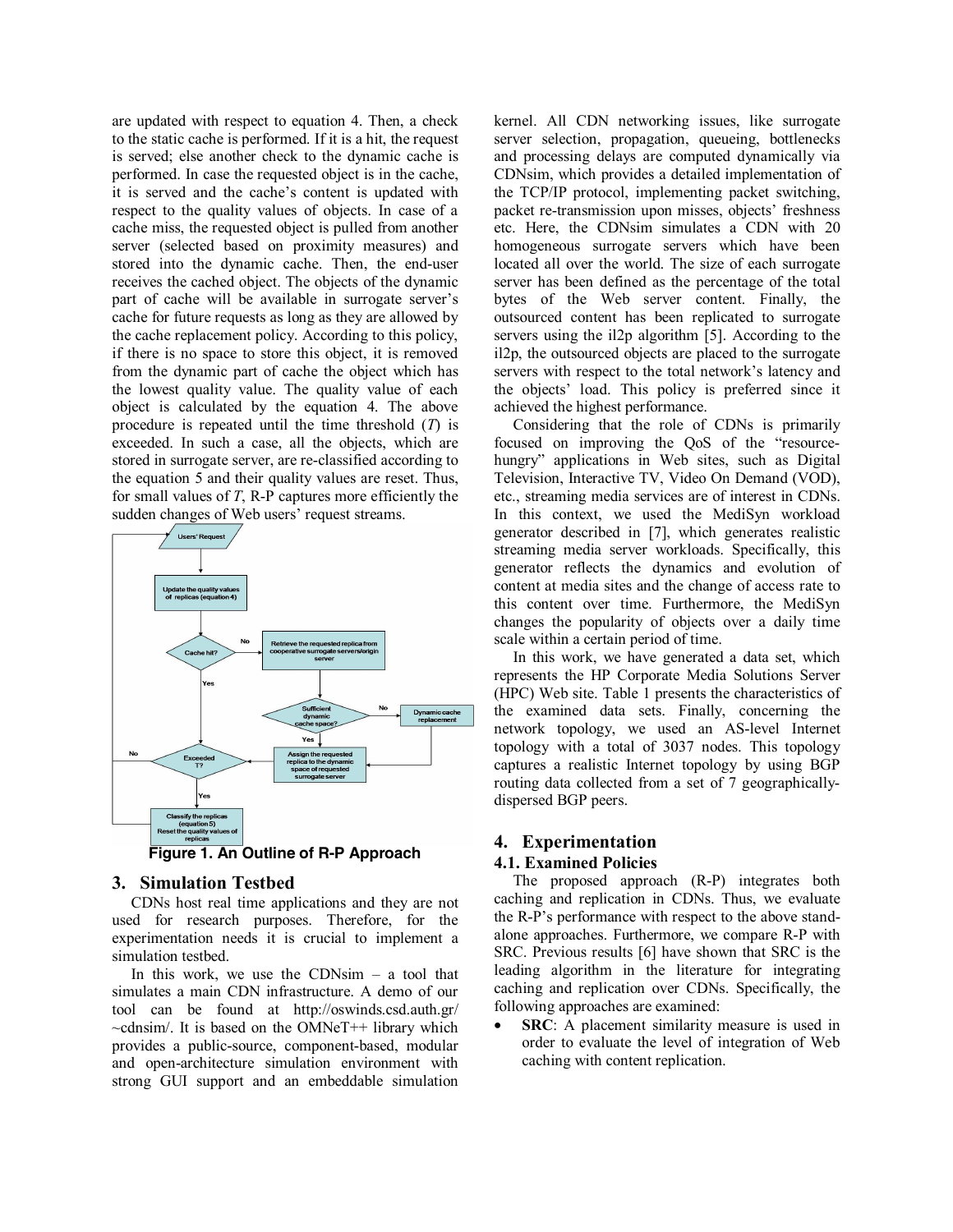- **Caching**: All the storage capacity of the surrogate servers is allocated to caching. The selected cache replacement policy is LRU since it is used by the most proxy cache servers (e.g., Squid).
- **Replication**: All the objects are replicated statically in each surrogate server using all the available storage capacity.

**Table 1. Parameters for Generated Data Set** 

| Characteristic        | <b>HPC</b> |
|-----------------------|------------|
| Log duration          | 91 days    |
| Number of requests    | 1000000    |
| Number of Web objects | 1434       |
| Size of Web site      | 3.8Gbytes  |
| 2.8                   | HPC        |
| 2B                    |            |
| 2.4                   |            |



**Figure 2. Mean Response Time vs. T** 



**Figure 3. Mean Response Time vs. Cache size** 

#### **4.2. Evaluation Measures**

The measures used in the experiments are considered to be the most indicative ones for performance evaluation. Specifically, the following measures are used:

- **Mean Response Time (MRT)**: the expected time for a request to be satisfied. It is the summation of all requests' times divided by their quantity. This measure expresses the users' waiting time in order to serve their requests and it should be as small as possible.
- **Byte Hit Ratio (BHR)**: it is defined as the fraction of the total number of bytes that were requested and existed in the cache of the closest to the clients surrogate server to the number of bytes that were requested. A high byte hit ratio improves the

network performance (i.e., bandwidth savings, low congestion).

• **Hit Ratio (HR)**: it is defined as the fraction of cache hits to the total number of requests. A high hit ratio indicates an effective cache replacement policy and defines an increased user servicing, reducing the average latency.

# **4.3. Evaluation**

Firstly, we investigate the proposed approach R-P with respect to the mean response time, with varying *T*. The results are reported in Figure 2. The x-axis represents the *T* which is expressed in days (24 hours reflect to 1 day), whereas, the y-axis represents time units according to CDNsim's internal clock and not some physical time quantity, like seconds, minutes. So the results should be interpreted by comparing the relative performance of the algorithms. This means that if one technique gets a response time 0.5 and some other gets 1.0, then in the real world the second one would be twice as slow as the first technique.

In general, we observe that as the time period (*T*) for taking place a reclassification of replicas increases, the performance of R-P is deteriorated. In other words, this means that the performance of the R-P captures better the sudden changes of Web users' request streams when the replicas are reclassified in small time periods. For instance, the lowest mean response time has been observed when the classification takes place every two days. This observation is common independent of the surrogate servers' cache sizes. Regarding the cache size of surrogate servers the R-P presents lower mean response times for small-scale cache sizes. The cache sizes of surrogate servers are expressed in terms of the percentage of the total size of the examined Web site.

Secondly, we test the performance of the examined integrated approaches (SRC and R-P) with respect to the cache size. Due to lack of space, we have considered that the time period *T* takes the value of two days. The results are depicted in Figure 3. The x-axis represents the cache size of each surrogate server. We observe that the R-P outperforms the SRC approach achieving a delicate balance between caching and replication. Furthermore, we observe that as the cache size of surrogate servers grows, the mean response time of the examined policies increases in a linear way.

Figure 4 presents the BHR of the examined policies. The x-axis represents the cache size, whereas, the yaxis represents the BHR. The R-P is the leading algorithm, achieving the highest BHR. As we expected, the BHR of the examined algorithms increases with respect to the surrogate server's cache size. In particular, the larger the cache size is, the higher the BHR is. As far as the caching approach is